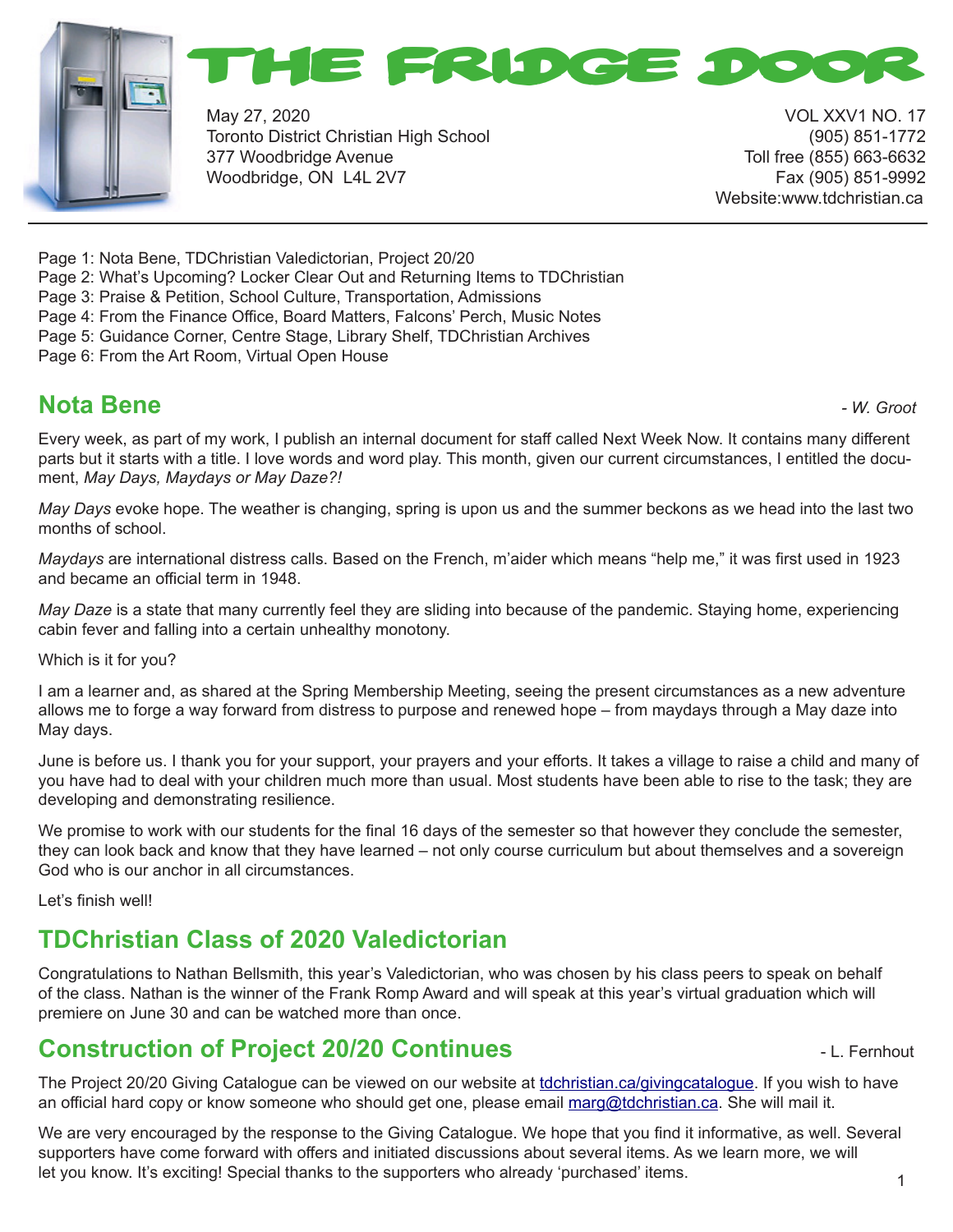Someone has come forward with a matching gift of \$25,000 for item K from the catalogue (Sound and Lighting System for the Presentation Centre)! This generous donor will match \$25,000 in donations from others so that item K can be purchased at \$50K. So far, we have raised \$6,050 towards this matching gift! Please consider contributing to this unique opportunity where your dollars will be matched up to \$25K in total contributions. Contact Leanne Fernhout fernhout@tdchristian.ca.

Together with our TDChristian Community, we can furnish the spaces for Project 20/20!

We are thankful for what we have received for Project 20/20. So far we have raised \$3,249,317.11 in gifts and pledges.

Please be sure to watch our Friday Assemblies to get updates on Project 20/20.

God remains faithful through you, our supporting community. We are blessed.

#### **What's Upcoming? (on our TDCH Woodbridge YouTube Channel)**

**TDChristian's Spring Virtual Open House premieres on YouTube this Thursday, May 28 at 7 p.m.** We can't meet in person, but we invite ALL families and their students, especially those with students in grades 5 to 8 to join us ONLINE. Learn about TDChristian's focus, programs, opportunities and advantages from staff and students. Tour the school. Look on the TDChristian website for more details.

**TDChristian's Final Assembly premieres on YouTube on Wednesday, June 17 at 7 p.m.** You (and your family) won't want to miss this one! It will include the Pulse, celebrating Grade 12s, music, athletics and drama. If you are a Grade 12 student who wishes to contribute through leading in devotions, performing a musical piece or sharing photography, poetry, art or something else, please send an Edsby message to Mr. Dykxhoorn by June 4.

**Class of 2020 Virtual Graduation premieres on YouTube on Tuesday, June 30 at 7 p.m.** In preparation all grade 12 students and their parents, guardians and homestay parents will be sent an Edsby message tomorrow from Mr. Hoving outlining what they need to do for graduation. Each student will be assigned a time to come to the school on June 18 or 19 to record their parts. Immediate family members may come to witness the walk across the stage. We will arrange and insist that physical distancing is practiced.

### **Locker Clear Out and Returning Items to TDChristian.**

This Friday, May 29, all lockers will be opened and contents emptied into labelled bags and kept safely for students to pick up. Empty lockers will have locks removed. Mr. Hoving will keep those and you will be assigned a new lock for the coming year.

When students come to pick up their locker bags, they will have to return any of the following items belonging to the school: textbooks, novels, library books, instruments, photographic equipment, art supplies, computers and any other borrowed items. They may also pick up their art or other work as arranged by Edsby messaging their teachers.

Primary drop off and pick up times:

- 1. Grade 12 students (and siblings) should come on June 18 or 19 at the time assigned by Mr. Hoving in tomorrow's Edsby message.
- 2. All other students who need items until June 17, should come on June 23, 24 and 25 between the hours of 8 a.m. and 3 p.m.
- 3. Band and Music students, as directed by Mr. Hayward (see Music Notes), should come on Friday, June 12 from 8 a.m. - 3 p.m. to return their instruments, band folders and sheet music.
- 4. Students who have borrowed computer or computer equipment should return these items on Wednesday, June 24.
- 5. Students who do not fit any of numbers 1 to 4 may come to the school on any dates starting June 1 except for June 12, 18, 19 and 22. All items must be in by June 25. The contents of unclaimed locker bags will be donated to a worthy cause such as a Thrift Store.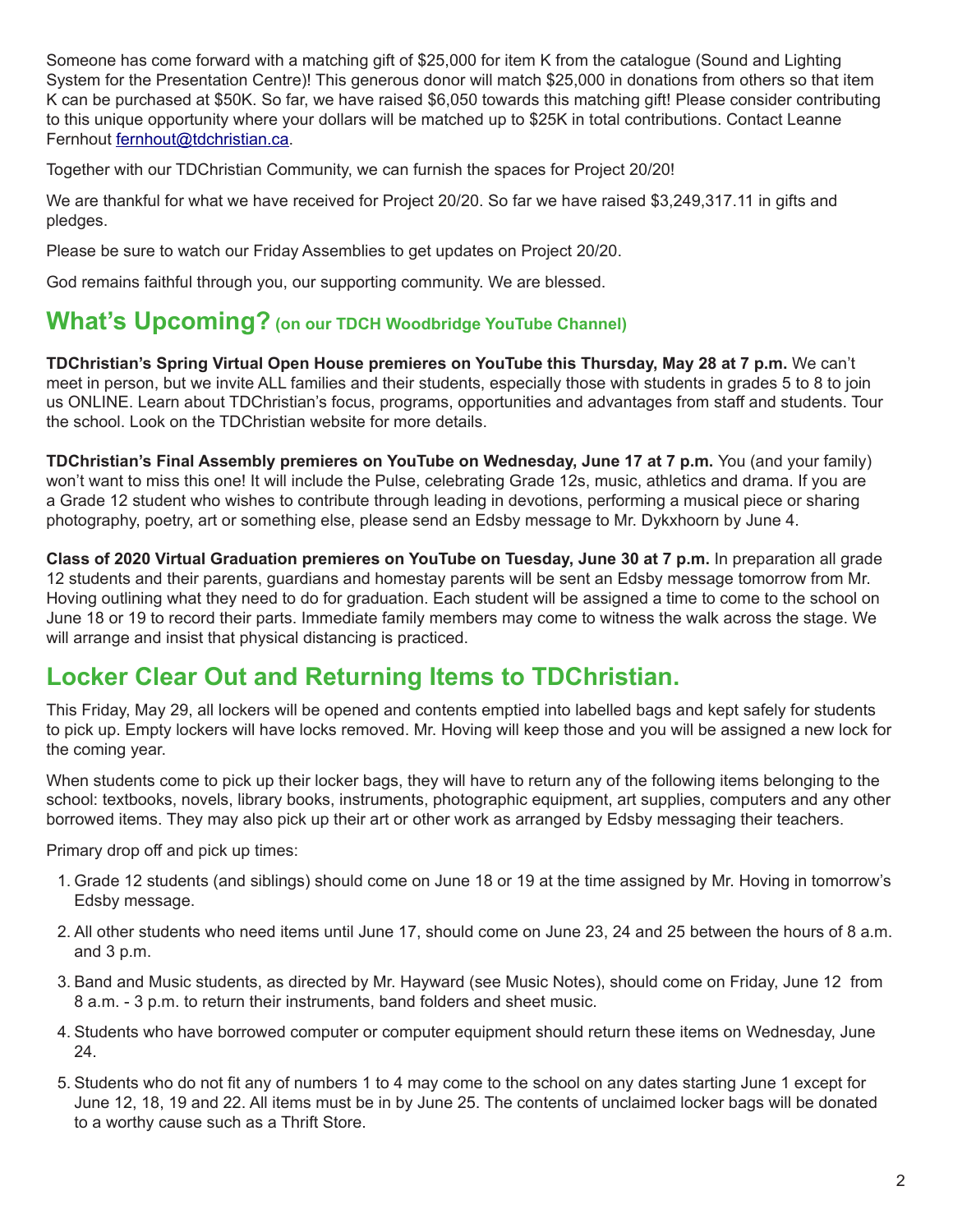# **Praise & Petition** *- E. Dengerink/M. Laswick*

A community in prayer gives comfort and hope to those who are suffering. We thank God for his incredible love and his assurance that He hears our prayers.

The Faul family was saddened by the news that Joan's mom, Timothy's grandmother, passed away last week. Joan writes "we are saddened but grateful that she won't have to suffer anymore." Please pray for strength and comfort for the entire family.

Sophia and Olivia Montagner's mom, Antoinetta, has been receiving treatment for cancer for since February. It has been a challenging and difficult time for the entire family. Please uphold Antoinetta in prayer for continued strength and healing. As Antoinette said, *"I truly believe in the power of prayer and collectively as a whole – know God listens".*

There are three weeks left of school this semester. Some students find it difficult to stay motivated and focussed on school when the weather is nice. Please pray that these students can persevere, continue their learning, finish with a sense of accomplishment and, most importantly, know that they are held by a loving Saviour.

Please remember the Grade 12 students as they complete their time at TDChristian and as they look forward to new adventures. Despite uncertainty about what lies ahead, please pray that they may have a sense of peace and excitement for the future.

# **School Culture -** *J. Dykxhoorn***</del>**

Our daily assemblies continue to air every morning at 8:50 a.m. This week we heard an amazing devotional from Erin Mooney in Grade 10 who spoke on contentment. View it on our YouTube channel, TDCH Woodbridge.

We continue to celebrate student work, hear about school events, and spend time in community in this way as well. We are in the process of planning our Final Assembly, June 18, which will be highlighted by a celebration of our Grade 12 students.

# **Transportation 1.** The *J. Dykxhoorn*

Looking for ways to earn 10 volunteer hours next year? I would ask that you prayerfully consider becoming a Bus Rep for one of our routes. This is a great way to make connections with other families at our school, and to be part of an essential part of TD, the safe transportation to and from school for our students.

Our Bus Reps assist in checking that our families are aware of their bus stops and route times by making connections in August, attend a meeting in August where you will meet "your" bus driver, and work with the school throughout the year if there are busing concerns from one of your families.

We are still looking for at least one Bus Rep for next year. Email dykxhoorn@tdchristian.ca if you are interested or if you have any questions. **Please note:** since we have existing bus reps, you may not end up being the Bus Rep for the route that your own family rides.

# **Admissions** *- P. Schuurman*

You are ALL invited to our first ever, Virtual Spring Open House on Thursday, May 28, 2020 at 7 p.m.! This unique event will provide you with a stunning opportunity to "step into the building" and meet our caring and competent staff and students. Find out why **YOU BELONG HERE!**

Please go to our YouTube channel, TDCH Woodbridge, on May 28 at 7 p.m. for the premiere. Of course, anyone can watch it after that time, as the episode remains on the channel.

If you would like to be part of a video conference before and after the open house, please email Patty Schuurman at schuurman@tdchristian.ca to get the proper Zoom link.

If you are a long time supporter, a current family, a new family, or a first-time guest to TDChristian, this is a wonderful opportunity to check out what's happening "at school" from the comforts of your home or the convenience of your phone!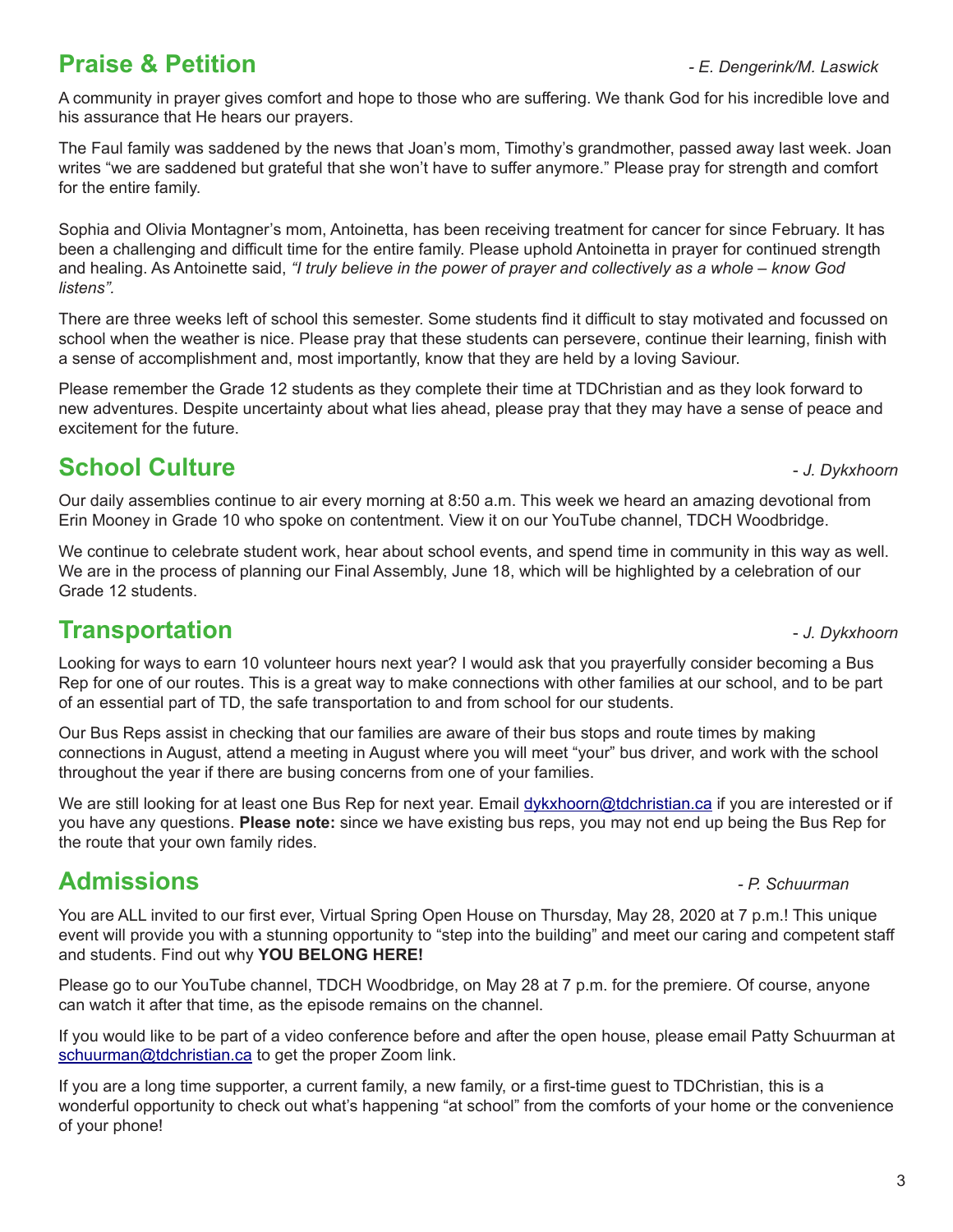It may be affirming to know that TDChristian has been working hard to continue meaningful learning experiences as we serve God's Kingdom. Please join us! Please pass the word along and share this event with friends – the more we talk to others about the benefits of TDChristian, the better!

## **From the Finance Office**  *ALCate* **<b>Finance Office** *ALCate ALCate*

The tuition forms for the 2020-21 school year will be mailed by the end of the week. Please review the family information and use the form to provide changes or corrections to phone numbers and email addresses. Forms are due back at school by Wednesday, June 10. A stamped return envelope will be included for your convenience. If you have any questions or concerns, please contact me using mcate@tdchristian.ca. We are here to help you!

# **Board Matters** *- L. Elliott*

On behalf of the TDChristian Board of Directors, thank you to each parent, guardian, homestay parent and member who attended the very first virtual Membership Meeting. By the numbers, it was a huge success, with 221 people in attendance, joining everywhere from Woodbridge to Nigeria. Virtually and together we honoured June Tenyenhuis, approved next year's budget, voted in three new Board members and re-elected one other, received updates on Hubs, Project 20/20 and Fire Hall Thrift and unveiled Notice 2020. If you are interested in being a Hub host or finding more about it, contact marg@tdchristian.ca.

We learned that we can do a virtual membership meeting, even with the complexities of voting and confirming attendance. We are thankful for a team of staff who worked hard behind the scenes. We also learned that we can do better. Thank you to those who submitted questions ahead and to those who have given helpful feedback. If you have suggestions or comments to help us improve, please email them to secretary@tdchristian.ca. As a Board, we, too, continue to learn for service in the light of God's word.

It is our hope that in the months ahead, we can return to gathering in person as a community. However, until then, we move ahead in the certainty of God's unfailing love, acknowledging that it is far greater and deeper than we had previously imagined.

# **Falcon's Perch** *- C. Hoving*

This past Friday we had the privelige of meeting as coaches and determining this year's awards winners. We were thankful as we reflected on the significant contributions many graduates made towards our sports teams and the overall program. I will give a final overview of the Athletes of the Year award in the last Fridge Door. All of this year's award winners will be announced during the final assembly on June 18.

Tomorrow, I will meet with Athletic Directors in York Region (YRAA), our local league. We will start the conversation of what sports might look like in the fall. There is lots to consider as we look a the possibilites ahead. Many of our athletes who compete in spring and summer sports outside of school are now receiving cancellation notifications. We think of them, and others who desire to compete and who enjoy sports as we navigate through these times of uncertainty and disappointment.

# **Music Notes** *- K. Hayward*

TDChristian music students are nearing the end of their arduous journey. They are to be commended for their hard work and persistence.

Parents and guardians of instrumental music students who are currently using instruments (band folders and sheet music) on loan from or through TDChristian are asked to assist their charges in preparing these items for return to school as noted in the locker clear out section. It is critical that students complete the inventory forms which will be sent out over the next couple of days. A paper copy of this form must be returned inside the case of the instrument(s) being returned.

Students in band and choir are reminded to review Edsby for important end of semester announcements.

This is the last week that band and choir will meet for formal Zoom chats, you can expect to see evidence of their work in the coming weeks.

Please direct any questions about the music program to Mr. Hayward via e-mail to: hayward@tdchristian.ca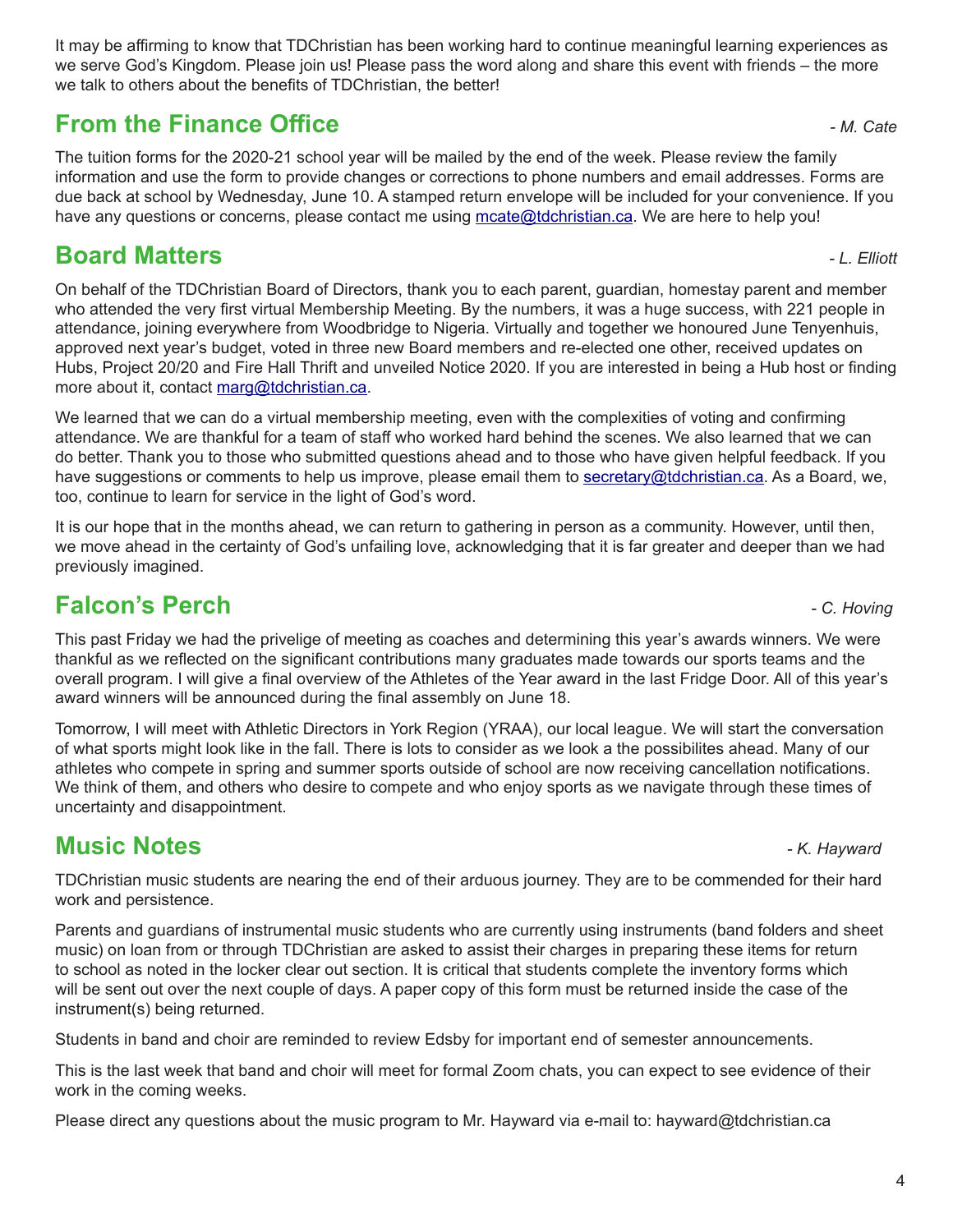# **Guidance Corner** *- E. Dengerink*

**Post-secondary:** June 1 is the deadline for accepting a university offer. Offers of acceptance are completed through OUAC. Students must follow the steps carefully and be sure to receive a confirmation number upon acceptance.

Students should check their e-mails frequently for updates from universities as to plans for the fall semester. Plans are quickly taking shape and all universities have committed to informing future students about what the fall semester will look like. If you are not excited to start university or college on-line, you may defer your acceptance for a year or possibly until the winter semester. Check your institution's deferral policy for more information.

**Power to Change:** Graduating from high school is an exciting milestone. Will you be continuing your studies at a Canadian college or university? Connect with Power to Change on your campus. P2c.sh/findmycampus. You can sign up for their newsletter at p2c.com/students/subscribe. Make your faith count.

Grade 12 students: Did you know that **"The Canada Emergency Student Benefit (CESB)"** provides financial support to post-secondary students and high school graduates who are unable to find work due to COVID-19. This benefit is for students who do not qualify for the Canada Emergency Response Benefit (CERB) or Employment Insurance (EI). See canada.ca/en/revenue-agency/services/benefits/emergency-student-benefit.htm.

**Summer School Registration** is available now in all school boards. TDChristian does not run a summer school program. Students needing to attend summer school can do so via their local public/catholic school board. Students who are in danger of failing a course should register for the upgrade course (two weeks in most boards) as soon as possible. It is much easier to sign up and drop out than try to get in at the last minute. Courses often fill up quickly. Information regarding summer school is on the Splash! Page. Contact Mrs. Dengerink for more information.

**ONTARIO SUMMER JOBS** helps working-age students (15 to 30) gain jobs and experience through a range of summer job opportunities. They connect students to free self-marketing and job search services in all employment sectors. Check the following websites: ontario.ca/summerjobs, ontario.ca/careers, and youthconnect.ca to see what is available this summer.

#### **Community Service Hours**

**Grade 12 students:** if you have any completed Community Service Hour Forms at home, send them to Marg via Edsby or email marg@tdchristian.ca. We know the Ministry of Education announced that any unfinished hours would be waived this year, but we do keep copies in your OSR records. It's always a good thing to have those for future reference.

# **Centre Stage** *- R. Peters*

Come join our faithful crew of audiences members for adLIBB (Lunchtime Improv in the Black Box ... but online) this Thursday at 11:50 a.m. Shout out to our super fans who have barely missed a one! Our team is branching out to puppet and non-puppet improv. We're having a blast, and we do all the work (based on your suggestions). Need a laugh during these crazy Covid days? Email peters@tdchristian.ca for the link and we'll see you there!

#### **Library Shelf** *- J. Knibbe*

**Wanted! Library Books!** Every student who borrowed books from the TDChristian library will have received an Edsby message with the details. Information as to how and when to return the books has been communicated elsewhere in this week's Fridge Door.

Students should CHECK their Edsby messages and send a reply. Students are responsible for returning books and textbooks. Students who have lost books or who attempt to return damaged ones will be required to pay for the book's replacement.

Current students in Grades 9, 10 or 11, who plan to be back next year, can Edsby message the librarian, Mrs. Knibbe, to renew the library books for the summer.

### **TDChristian Archives** *- J. Knibbe*

We hope to celebrate TDChristian's 60th anniversary in 2022-23. In preparation, I have been in contact with the valedictorians from each graduating class. Len Bos was the valedictorian in 1971. If you know of his whereabouts, please connect with him and have him contact me at **knibbe@tdchristian.ca**.Thank you!